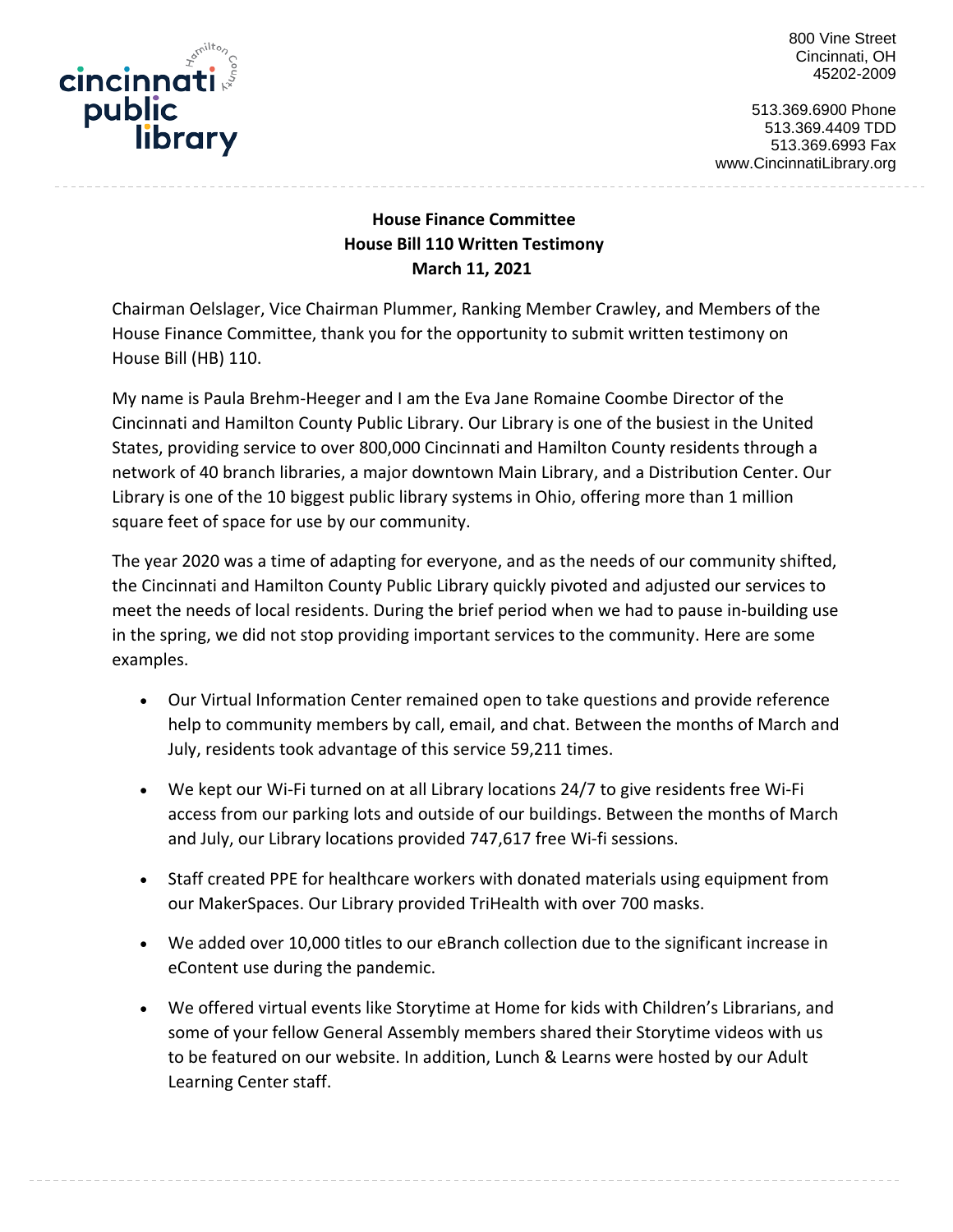• We offered grants classes virtually, presented by our Grants Resource Librarian. While our buildings were closed, our cardholders were able to access the Foundation Directory Online from anywhere for free. Prior to the pandemic, this resource could only be used while inside of our buildings. This became a lifeline for local small-businesses and nonprofits looking for new funding opportunities to offset losses they experienced during the pandemic.

We built on our success in the spring, inviting users back into our buildings over the summer with restoration of in-building service in July. It is clear that our community needs us now more than ever. Even in the pandemic year of 2020, we had over 1.9 million in-person visits. Throughout the pandemic we have provided special COVID-19 related assistance, and continue to do so today. We have offered free COVID-19 testing; resources to help community members navigate related challenges during this crisis including job and workforce development help, eviction and tax return assistance for individuals and support for businesses and non-profits impacted by COVID-19. We also offer many online and virtual resources and helping including a page on our public website with fact-based COVID-19 vaccine information for residents; helping community members set up their vaccine appointments; free healthrelated educational sessions and screenings at several Library locations; programs to equip parents and caregivers with tools to help their kids through this unique school year; and meal boxes for youth, in addition to our usual summer meals and afterschool snacks programs.

The Cincinnati and Hamilton County Public Library provides technology and internet access for school, work, and personal use. This resource is critical for residents who lack internet and technology access. We have been assisting local schools with bridging learning gaps caused by COVID-19 and summer break. This year, our summer program focused on engaging take-home opportunities for youth like STEM activity booklets, Take & Make activity kits, and we offered both virtual and live in-person programs that were held outside of our buildings. Our Library also provides Census outreach, serve as polling locations, and provide residents with accurate, non-partisan voting information.

As we come out of the pandemic, demand for our critical services continues to increase and adequate funding is crucial for us to keep up with this growing demand. An investment in public libraries yields significant returns. For every dollar spent by the Cincinnati and Hamilton County Public Library, our community receives \$5.12 in direct benefits. The "As Introduced" version of HB 110 would reduce state funding to Ohio's public libraries through the Public Library Fund (PLF) from 1.7% to 1.66% of the General Revenue Fund (GRF). Under the Governor's proposal, the Office of Budget Management is estimating the PLF will decrease by 0.5% in FY22 and increase by 3.5% in FY23. However, these estimates are based on assumed growth in Ohio's economy and the assumption that no additional policy changes will impact the GRF. Most often, libraries do not realize these estimates. Only once in the past seven years has the PLF met the estimates included in budget documents.